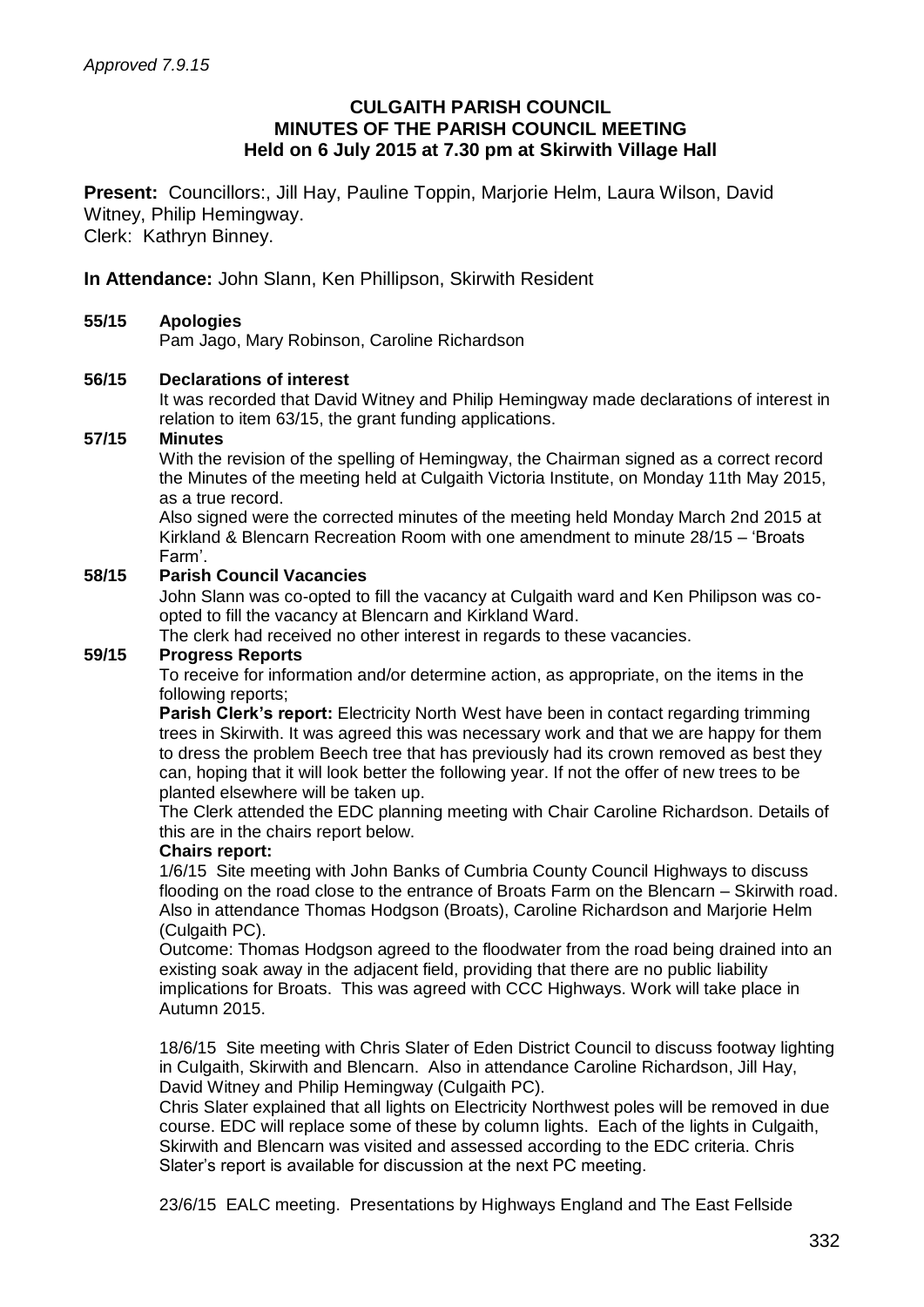Landscape Partnership. Information about the new audit regime for Parish Councils indicated that current arrangements can remain in place until the end of the 16/17 financial year and that the new regime is likely to apply only to councils with a turnover exceeding £25000.

24/6/15 EDC Planning Meeting (Morland). An interesting presentation by EDC Planning Department about the planning process, including how and when parish councils can voice concerns and objections. Further meetings are to be held in the Autumn and may be of interest to other councillors.

# **60/15 Public Participation / Open session**

Resident of Skirwith raised a problem with the grating next to the phone box; it has not been cleared. Jill Hay took the action to discover if highways or UU responsibility and to try to get this rectified.

A further cluster of diseased elders have been identified in Skirwith now that the leaves are present. It was agreed to ask the previous service provider to finish this job and ask about Ash die back as a number of trees are presenting symptoms.

The green waste skip was discussed and again communicated the dates are not made public knowledge but it is expected for the last skip to be removed sometime in October.

### **61/15 County and District Councillors reports**

Sheila Orchard mentioned the EDC Planning Meetings and how useful they are. It is important that observations contain material considerations. Also reported were the following points;

- $\circ$  As we have a new council now and there are plenty of training opportunities coming up.
- $\circ$  The Eden Local Plan consultation will be coming out and it is important that we provide our views. The previous one is 9 years old.
- $\circ$  The feelings around the green waste skips are known and are matched in other communities that receive this type of service. We are not on our own.

## **62/15 Planning**

No new planning applications requiring consultation by the Parish Council have been received.

## **63/15 Finance**

- To approve payments detailed in the schedule
	- o Information commissioner £35.00
	- o Viking Direct £193.02
	- o Clerks expenses £46.80
	- o Skirwith Village Hall £10.00
	- o Mark Binney Grass cutting £668.01
- To receive and note the bank reconciliation statement
	- o Total cash and investments at 30 June 2015 £9579.48
- To consider the Budget Comparison Report
	- $\circ$  Income anticipated to be better than budget  $-8543.05$  as good VAT return
	- o Clerks salary as expected
	- o Office expenses are under budget but we have stocked up on ink and paper as detailed above with Viking
	- $\circ$  The budgeted £1300 for grants is to be decided below and we have carried forward a sum from last year.
- Compliance with Audit process for 2014/15
	- $\circ$  Evidence for one point has been requested as the income was £62 pounds in our favour against the records. This was made clear at the time that this was due to the Savings Interest statement not being available. Once this is supplied this will complete the audit. All other points were satisfactory.
- To consider applications from the community, for grant support
	- $\circ$  Skirwith Play area Approved £250
	- o All Saint Church, Culgaith Approved £250
	- $\circ$  Skirwith Village Hall Approved £250
	- o Culgaith Guides Switzerland trip Rejected as outside section 137 of the local